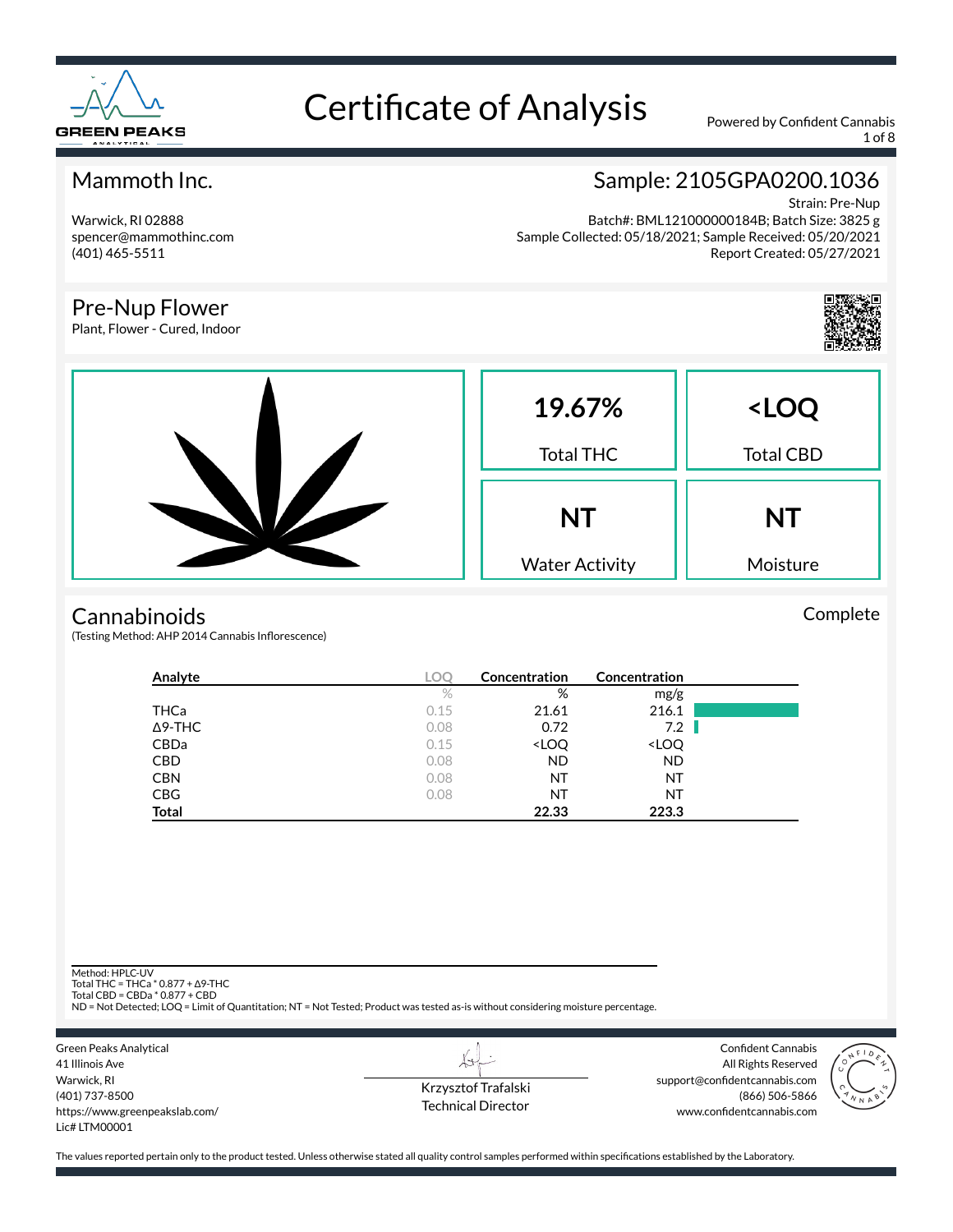

2 of 8

#### Mammoth Inc.

Warwick, RI 02888 spencer@mammothinc.com (401) 465-5511

#### Pre-Nup Flower

Plant, Flower - Cured, Indoor

### Microbials Pass

Sample: 2105GPA0200.1036

Strain: Pre-Nup Batch#: BML121000000184B; Batch Size: 3825 g Sample Collected: 05/18/2021; Sample Received: 05/20/2021 Report Created: 05/27/2021



| Analyte                                                | <b>Detection Limit</b> | Limit  | Concentration                  | <b>Status</b> |
|--------------------------------------------------------|------------------------|--------|--------------------------------|---------------|
|                                                        | CFU/g                  | CFU/g  | CFU/g                          |               |
| Aerobic Plate Count (AOAC 990.12)                      | 10000                  | 100000 | <dl< td=""><td>Pass</td></dl<> | Pass          |
| Bile Tolerant Gram Negative Bacteria (AOAC<br>2003.01) | 100                    | 1000   | <dl< td=""><td>Pass</td></dl<> | Pass          |
| Total Coliform (AOAC 991.14)                           | 100                    | 1000   | <dl< td=""><td>Pass</td></dl<> | Pass          |
| E. Coli                                                | 1                      |        | ND.                            | Pass          |
| Salmonella                                             | 1                      |        | ND.                            | Pass          |
| Yeast & Mold (AOAC 997.02)                             | 1000                   | 10000  | <dl< td=""><td>Pass</td></dl<> | Pass          |

Preparation Date: 05/20/2021

Analysis Date: 05/21/2021 TNTC = Too Numerous to Count; NT = Not Tested; Product was tested as-is without considering moisture percentage.

Green Peaks Analytical 41 Illinois Ave Warwick, RI (401) 737-8500 https://www.greenpeakslab.com/ Lic# LTM00001

Krzysztof Trafalski Technical Director

L+

Confident Cannabis All Rights Reserved support@confidentcannabis.com (866) 506-5866 www.confidentcannabis.com

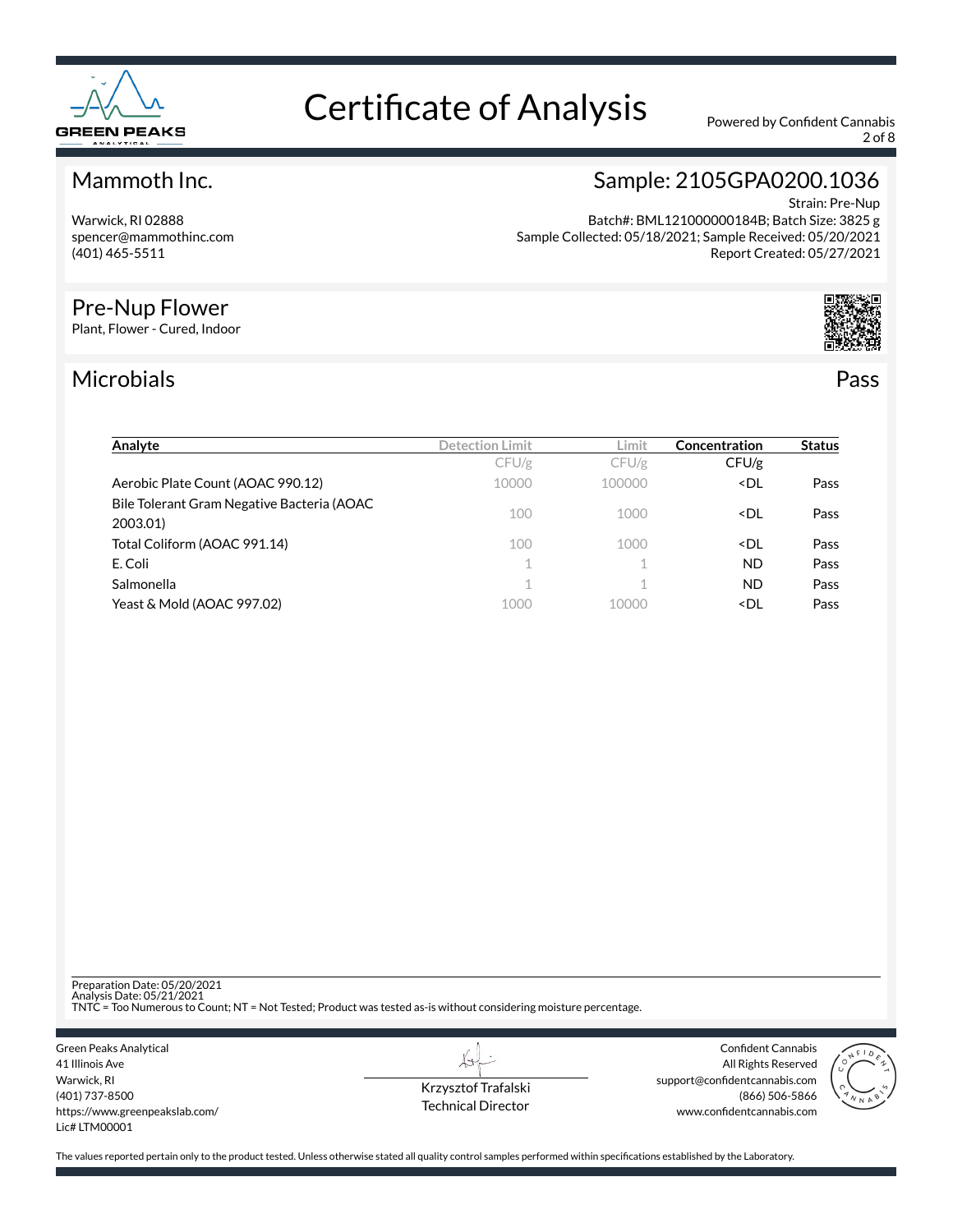

3 of 8

#### Mammoth Inc.

Warwick, RI 02888 spencer@mammothinc.com (401) 465-5511

#### Pre-Nup Flower

Plant, Flower - Cured, Indoor

### Sample: 2105GPA0200.1036

Strain: Pre-Nup Batch#: BML121000000184B; Batch Size: 3825 g Sample Collected: 05/18/2021; Sample Received: 05/20/2021 Report Created: 05/27/2021



#### Sample Narrative

All samples were collected and analyzed within the established guidelines of 216-RICR-60-05-6 with all requirements met, unless otherwise noted in this Case Narrative. Samples were collected and 1maintained at ambient temperature prior to testing; results pertain only to the product(s) tested.

Green Peaks Analytical 41 Illinois Ave Warwick, RI (401) 737-8500 https://www.greenpeakslab.com/ Lic# LTM00001

Confident Cannabis All Rights Reserved support@confidentcannabis.com (866) 506-5866 www.confidentcannabis.com

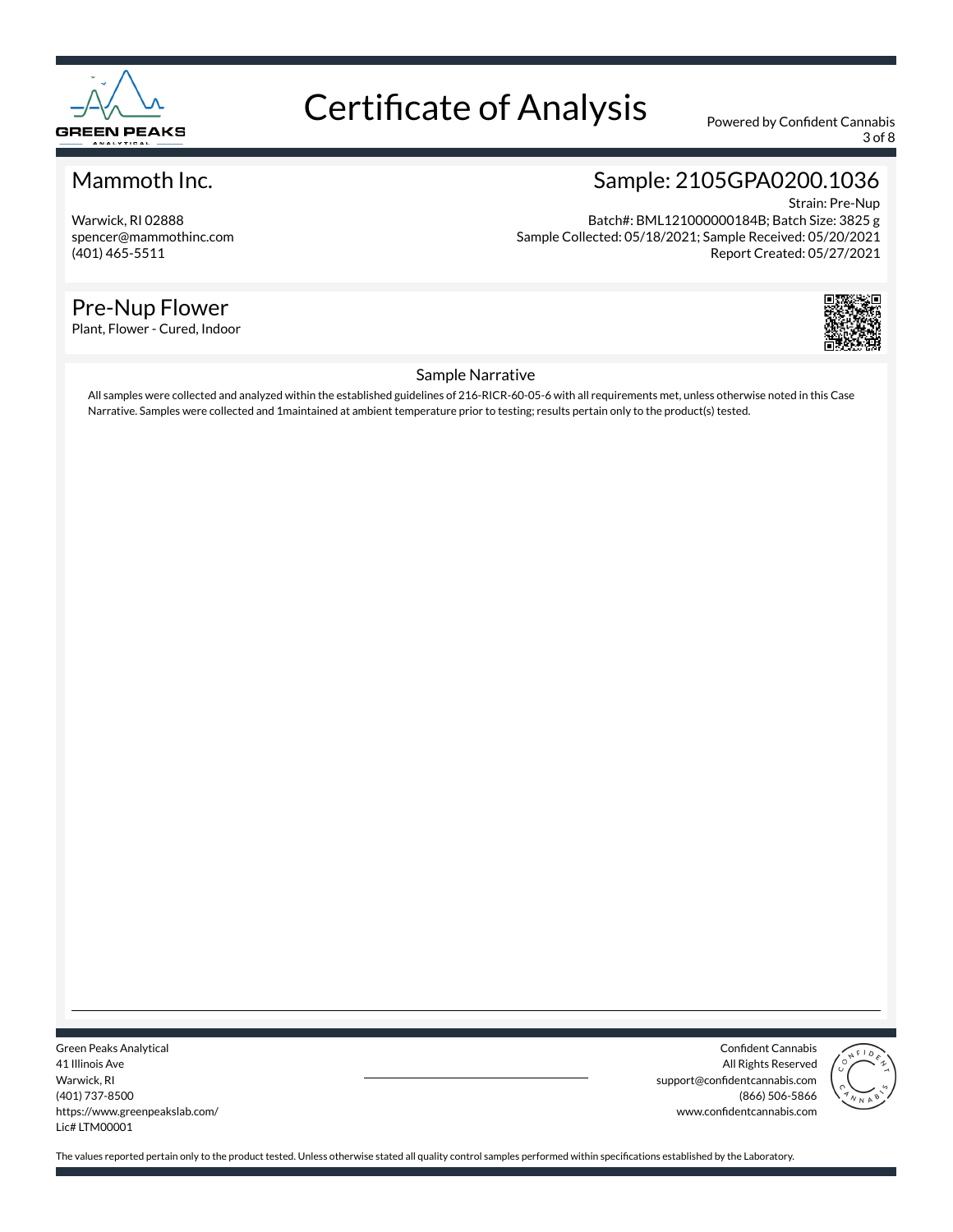

4 of 8

#### Mammoth Inc.

Warwick, RI 02888 spencer@mammothinc.com (401) 465-5511

#### Pre-Nup Flower

#### Sample: 2105GPA0200.1036 Strain: Pre-Nup

Batch#: BML121000000184B; Batch Size: 3825 g Sample Collected: 05/18/2021; Sample Received: 05/20/2021 Report Created: 05/27/2021

| Pre-Nup Flower<br>Plant, Flower - Cured, Indoor |                                                                                                                                                                                                                  |                                                                                                                       |                                                                                                                                                                                                                  |                                                                                      |     |  |
|-------------------------------------------------|------------------------------------------------------------------------------------------------------------------------------------------------------------------------------------------------------------------|-----------------------------------------------------------------------------------------------------------------------|------------------------------------------------------------------------------------------------------------------------------------------------------------------------------------------------------------------|--------------------------------------------------------------------------------------|-----|--|
| 5/20/2021                                       | <b>GREEN PEAKS</b><br>ANALYTICAL                                                                                                                                                                                 |                                                                                                                       | Print   Confident Orders<br>Chain of Custody<br>Order #2105GPA0200<br>Manifest #                                                                                                                                 |                                                                                      |     |  |
|                                                 | Laboratory<br><b>Green Peaks Analytical</b><br>License: LTM00001<br>41 Illinois Ave<br>Warwick, RI 02888<br>$\frac{1}{2}$ +1 401-737-8500                                                                        | Client<br>Mammoth Inc.<br>License: CV 0017<br>187 Chestnut Street<br>Warwick, RI 02888<br>$L: +1401-465-5511$         | <b>Lab Employee</b><br>Name: VTC10<br>500<br>Phone #:<br><b>Client Employee</b><br>Name: Zoe<br>$\mu$ Phone#: 408 507 5573                                                                                       | 5 RESCUED MMM: LIMOOCY<br>70a<br>DL#<br>64<br>MMMWV00                                |     |  |
|                                                 | <b>Order Date:</b><br>5/19/21<br>5 R c <br>Date of Pickup:<br>Start Time of Pickup: 2:00 (1400)<br>Vehicle ID: FOJO Trung IT<br>57707                                                                            | Odometer Start: \83\08<br>Time Collected: Z:ZS<br><b>Time Returned to Lab:</b><br>Odometer End: 183109                | <b>Client Signature:</b><br>$-7.47$<br>Time:<br><b>Lab Signature:</b><br>706<br>Time:                                                                                                                            |                                                                                      |     |  |
|                                                 | Sample ID: 2105GPA0200.1035<br>Sample Name: Pre-Nup Flower<br><b>Strain Name: Pre-Nup</b><br>Category: Plant<br>Type: Flower - Cured                                                                             | Weight at Pickup:   1<br>Weight at Lab: $\forall$<br>Min Sample (g): 10.0g                                            | External Batch # (Size):<br>BML121000000184A (4540g)<br><b>External Lot # (Size):</b><br>Tests: Full Panel Microbial Plating-<br><b>RIDOH Compliance</b><br>Sampling<br>Cannabinoid Profile-RI DOH<br>Compliance | Intact:<br>Y N<br>Sealed:<br>Y N<br><b>Foreign Matter:</b><br>Y N<br>Destroy:<br>Y N |     |  |
|                                                 | Sample ID: 2105GPA0200.1036<br>Sample Name: Pre-Nup Flower                                                                                                                                                       | <u>IL ETTI LEBEN TURBI TURBI TERRITORIA DEL TERRITORIA DE L</u><br>Weight at Pickup: 2.<br>Weight at Lab: $\{2.1$     | <b>External Batch # (Size):</b><br>BML121000000184B (3825g)                                                                                                                                                      | Intact:<br>Y N<br>Sealed:<br>Y N                                                     |     |  |
|                                                 | <b>Strain Name: Pre-Nup</b><br>Category: Plant<br>Type: Flower - Cured                                                                                                                                           | Min Sample (g): 10.0g                                                                                                 | <b>External Lot # (Size):</b><br>Tests: Full Panel Microbial Plating-<br><b>RIDOH Compliance</b><br>Cannabinoid Profile-RI DOH<br>Compliance                                                                     | <b>Foreign Matter:</b><br>Y N<br>Destroy:<br>Y N                                     |     |  |
|                                                 |                                                                                                                                                                                                                  |                                                                                                                       | <b>KINING MANA</b>                                                                                                                                                                                               |                                                                                      |     |  |
|                                                 | Sample ID: 2105GPA0200.1037<br>Sample Name: Scooby Snacks<br><b>THCA Diamonds</b><br><b>Strain Name: Scooby Snacks THCA</b><br>Diamonds<br><b>Category: Concentrates &amp; Extracts</b><br><b>Type: Diamonds</b> | Weight at Pickup: UNT<br>Weight at Lab: \ W\\<br>Min Sample (g): 5.0g                                                 | External Batch # (Size):<br>BML120000000182 (160g)<br><b>External Lot # (Size):</b><br>Tests: Cannabinoid Profile-RI DOH<br>Compliance                                                                           | Intact:<br>Y N<br>Sealed:<br>YN<br><b>Foreign Matter:</b><br>Y N<br>Destroy:<br>Y N  |     |  |
|                                                 |                                                                                                                                                                                                                  | <u> Harry Harry Harry Harry Harry Harry Harry Harry Harry Harry Harry Harry Harry Harry Harry Harry Harry Harry H</u> |                                                                                                                                                                                                                  |                                                                                      |     |  |
|                                                 | https://orders.confidentcannabis.com/print/CoC/2105GPA0200                                                                                                                                                       |                                                                                                                       |                                                                                                                                                                                                                  |                                                                                      | 1/2 |  |

Green Peaks Analytical 41 Illinois Ave Warwick, RI (401) 737-8500 https://www.greenpeakslab.com/ Lic# LTM00001

Confident Cannabis All Rights Reserved support@confidentcannabis.com (866) 506-5866 www.confidentcannabis.com

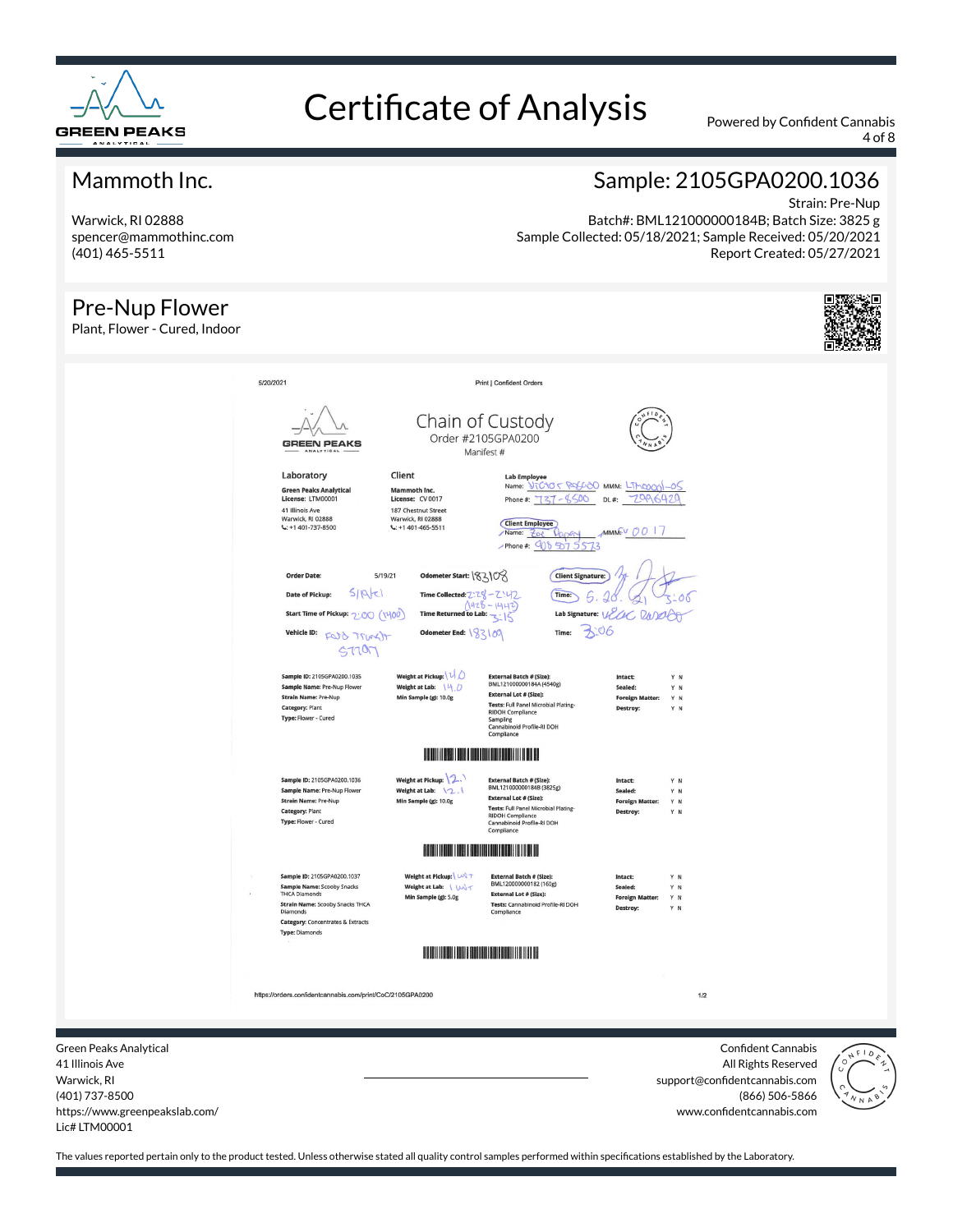

5 of 8

#### Mammoth Inc.

Warwick, RI 02888 spencer@mammothinc.com (401) 465-5511

#### Pre-Nup Flower

Plant, Flower - Cured, Indoor

### Sample: 2105GPA0200.1036

Strain: Pre-Nup Batch#: BML121000000184B; Batch Size: 3825 g Sample Collected: 05/18/2021; Sample Received: 05/20/2021 Report Created: 05/27/2021



| Sample Name: Green Fire O.G<br><b>THCA Diamonds</b><br>Strain Name: Green Fire O.G THCA<br><b>Diamonds</b><br><b>Category:</b> Concentrates & Extracts<br><b>Type: Diamonds</b> | Weight at Lab: \ UNX+<br>Min Sample (g): 5.0g | Compliance     | BML120000000170 (50g)<br><b>External Lot # (Size):</b><br>Tests: Cannabinoid Profile-RI DOH | Sealed:<br><b>Foreign Matter:</b><br>Destroy: | Y N<br>Y N<br>Y N |
|---------------------------------------------------------------------------------------------------------------------------------------------------------------------------------|-----------------------------------------------|----------------|---------------------------------------------------------------------------------------------|-----------------------------------------------|-------------------|
|                                                                                                                                                                                 |                                               |                |                                                                                             |                                               |                   |
| <b>Tests Ordered</b>                                                                                                                                                            |                                               | Quantity       | <b>Unit Price</b>                                                                           | <b>Total Price</b>                            |                   |
| <b>Cannabinoid Profile-RI DOH Compliance</b>                                                                                                                                    |                                               | $\overline{4}$ | \$75.00                                                                                     |                                               | \$300.00          |
| <b>Sampling</b>                                                                                                                                                                 |                                               | 1              | \$175.00                                                                                    |                                               | \$175.00          |
| <b>Full Panel Microbial Plating-RIDOH Compliance</b>                                                                                                                            |                                               | $\overline{2}$ | \$225.00                                                                                    |                                               | \$450.00          |
| <b>Pick Up Charge</b>                                                                                                                                                           |                                               | 1              | [Refer to Lab Quote]                                                                        | [Refer to Lab Quote]                          |                   |
|                                                                                                                                                                                 |                                               |                | <b>SUBTOTAL:</b>                                                                            | \$925.00                                      |                   |
|                                                                                                                                                                                 |                                               |                | TAX (0.000%):                                                                               |                                               | \$0.00            |
|                                                                                                                                                                                 |                                               |                | <b>TOTAL:</b>                                                                               | \$925.00                                      |                   |

Print | Confident Orders

Disclaimer: Laboratories may be required to provide route maps, turnaround time, photo of sample, and other conditions separately.<br>Confident Cannabis (CC Software LLC) does not represent or warrant the validity or complete

**Additional Notes:** 

5/20/2021

https://orders.confidentcannabis.com/print/CoC/2105GPA0200

Green Peaks Analytical 41 Illinois Ave Warwick, RI (401) 737-8500 https://www.greenpeakslab.com/ Lic# LTM00001

Confident Cannabis All Rights Reserved support@confidentcannabis.com (866) 506-5866 www.confidentcannabis.com

 $2/2$ 

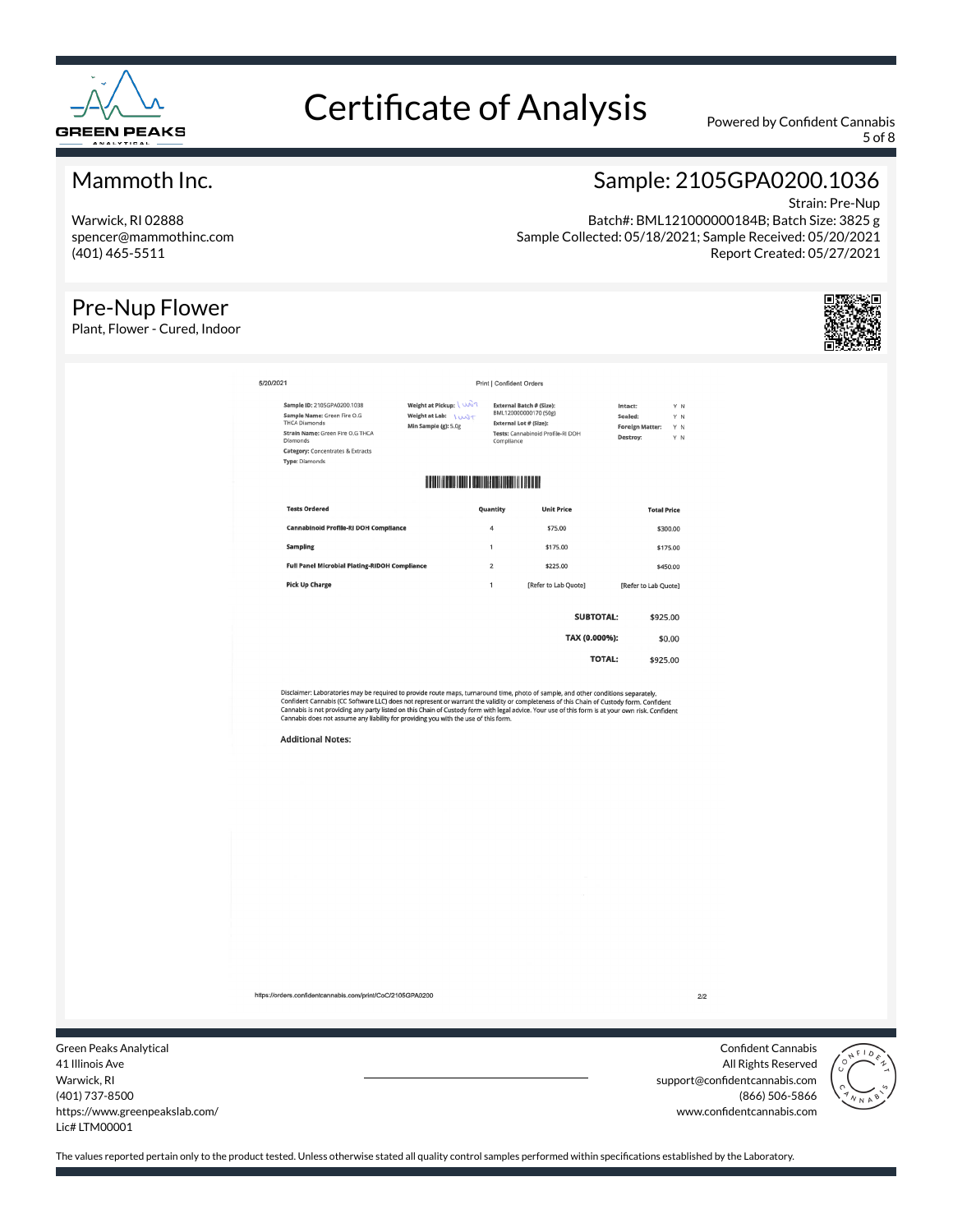

6 of 8

#### Mammoth Inc.

Warwick, RI 02888 spencer@mammothinc.com (401) 465-5511

### Sample: 2105GPA0200.1036

Strain: Pre-Nup Batch#: BML121000000184B; Batch Size: 3825 g Sample Collected: 05/18/2021; Sample Received: 05/20/2021 Report Created: 05/27/2021

#### Pre-Nup Flower

Plant, Flower - Cured, Indoor

### Quality Control Data

| <b>Analytical Batch ID</b> | QC Sample ID | <b>Assay Name</b> | <b>QC Category Name</b> |
|----------------------------|--------------|-------------------|-------------------------|
| 05242021-2                 | 05242021-B-2 | Cannabinoids      | Blank                   |
| <b>QC Notes</b>            |              |                   |                         |
| None                       |              |                   |                         |
| <b>BLANKS</b>              |              |                   |                         |
|                            |              |                   | Pass/Fail               |
| <b>REAGENT BLANK</b>       |              |                   | PASS                    |
| <b>CCAL BLANK1</b>         |              |                   | PASS                    |
| <b>CCAL BLANK 2</b>        |              |                   | PASS                    |
| <b>CCAL BLANK3</b>         |              |                   | PASS                    |
| <b>CCAL BLANK 4</b>        |              |                   | PASS                    |
| <b>CCAL BLANK 5</b>        |              |                   | PASS                    |

Green Peaks Analytical 41 Illinois Ave Warwick, RI (401) 737-8500 https://www.greenpeakslab.com/ Lic# LTM00001

Confident Cannabis All Rights Reserved support@confidentcannabis.com (866) 506-5866 www.confidentcannabis.com

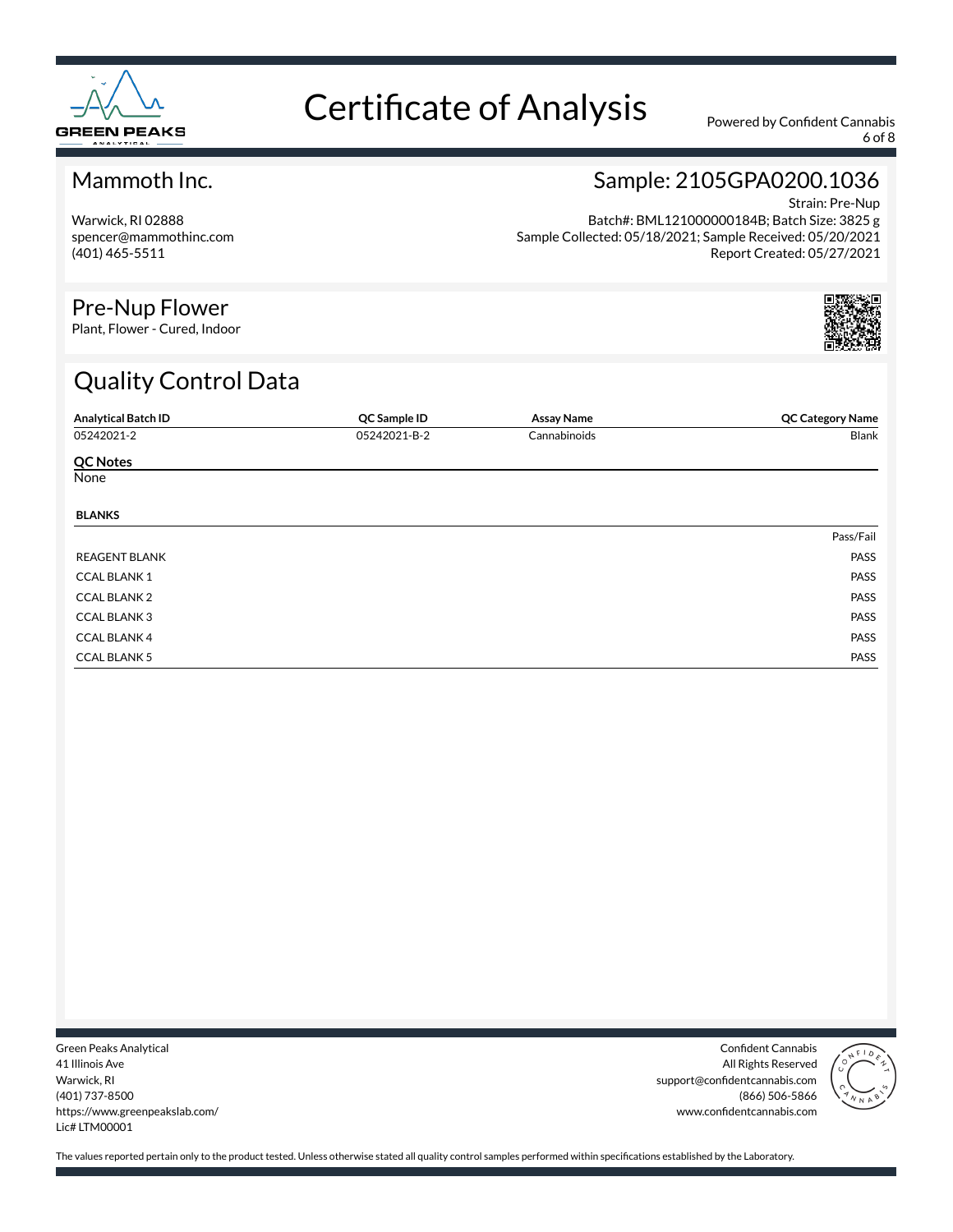

7 of 8

#### Mammoth Inc.

Warwick, RI 02888 spencer@mammothinc.com (401) 465-5511

#### Sample: 2105GPA0200.1036 Strain: Pre-Nup

Batch#: BML121000000184B; Batch Size: 3825 g Sample Collected: 05/18/2021; Sample Received: 05/20/2021 Report Created: 05/27/2021

#### Pre-Nup Flower

Plant, Flower - Cured, Indoor

### Quality Control Data

| <b>Analytical Batch ID</b> | QC Sample ID | <b>Assay Name</b> | <b>QC Category Name</b> |
|----------------------------|--------------|-------------------|-------------------------|
| 05242021-2                 | 05242021-D-2 | Cannabinoids      | Sample Duplicate        |
| <b>QC Notes</b>            |              |                   |                         |
| None                       |              |                   |                         |
| <b>DUPLICATES</b>          |              |                   |                         |
|                            |              |                   | PASS/FAIL               |
| <b>Field Duplicate</b>     |              |                   |                         |
| Sample Duplicate           |              |                   | <b>PASS</b>             |

Green Peaks Analytical 41 Illinois Ave Warwick, RI (401) 737-8500 https://www.greenpeakslab.com/ Lic# LTM00001

Confident Cannabis All Rights Reserved support@confidentcannabis.com (866) 506-5866 www.confidentcannabis.com